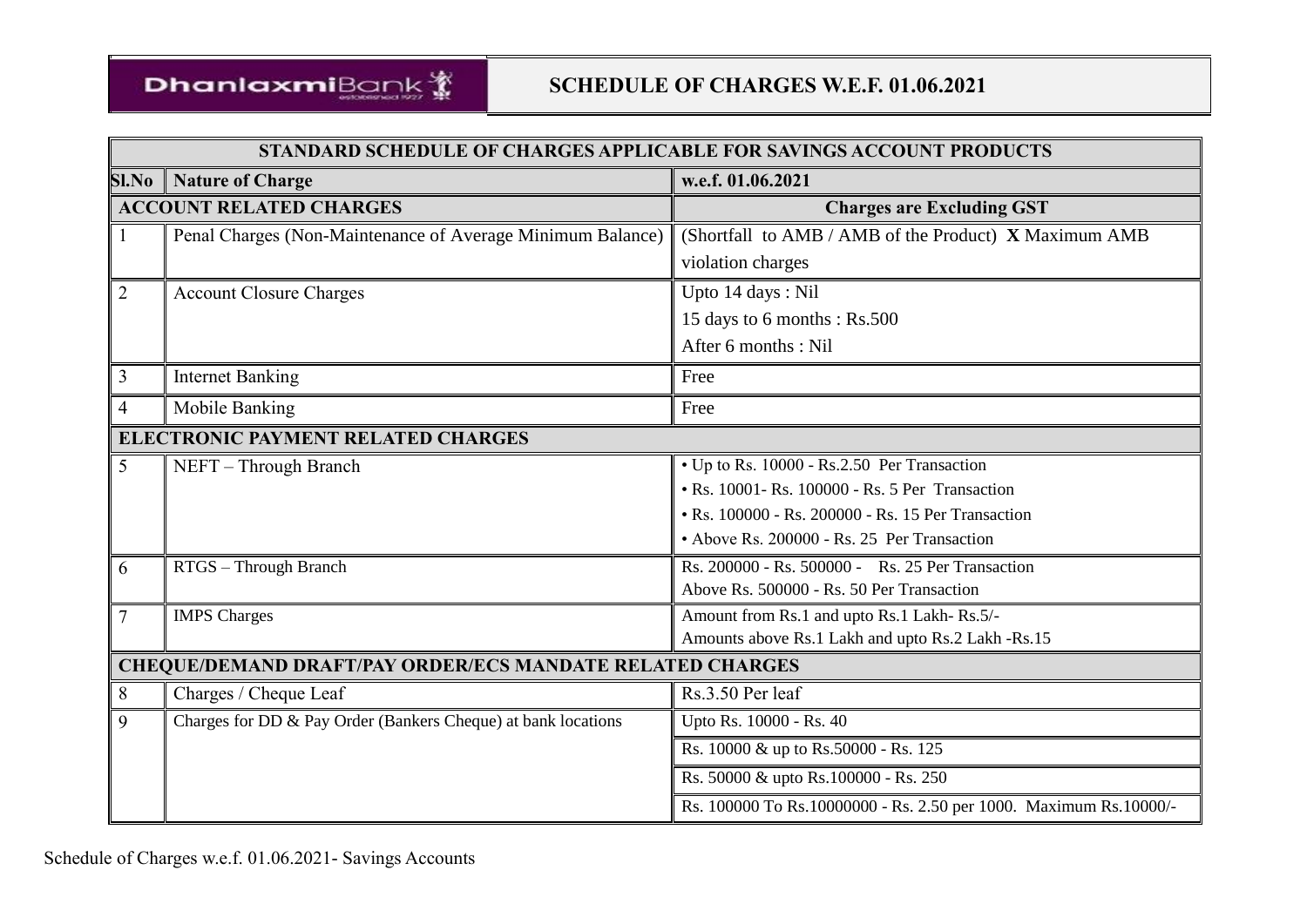| 10 | DD & PO Cancellation                                                  | Rs. 100 Per Instrument                                                                                                             |
|----|-----------------------------------------------------------------------|------------------------------------------------------------------------------------------------------------------------------------|
| 11 | DD & PO Revalidation                                                  | Rs. 100 Per Instrument                                                                                                             |
| 12 | Cancellation & Issuance of Duplicate Instrument                       | Rs. 150 per instrument                                                                                                             |
| 13 | Cheque Issued & Returned (financial reasons)                          | Rs. 400 Per Instrument                                                                                                             |
| 14 | Cheque Issued $&$ Returned (Other reasons where customer is at fault) | Rs.150 Per Instrument                                                                                                              |
| 15 | Cheque Deposited & return                                             | Rs.100 Per Instrument                                                                                                              |
| 16 | ECS Mandate Registration Charges, Rs.100 per instance                 | Rs. 100 Per Mandate                                                                                                                |
| 17 | <b>ECS Returns</b>                                                    | Rs. 400 Per Return                                                                                                                 |
| 18 | <b>Outstation Cheque Collection Charges Bank/Non Bank locations</b>   | Rs.100 Per Instrument                                                                                                              |
| 19 | <b>Stop Payment</b>                                                   | Rs. 75 Per Cheque leaf; Rs. 300 Per Series                                                                                         |
| 20 | <b>Standing Instructions</b>                                          | Registration (one-time) - Rs.100. Non-execution<br>(due to lack of sufficient funds in the account) $-$ Rs. 100<br>Amendment Rs.50 |
|    | <b>ATM RELATED CHARGES</b>                                            |                                                                                                                                    |
| 21 | <b>ATM Issuance Charges</b>                                           | For Rupay Classic Rs.150<br>For VISA International Rs.150<br>For Rupay Platinum Domestic Rs.200                                    |
| 22 | <b>ATM-Annual Maintenance Charges</b>                                 | For Rupay Classic Rs.100<br>For VISA International Rs.100<br>For Rupay Platinum Domestic Rs.250                                    |
| 23 | ATM -Re issue on lost                                                 | Rs.200/issue                                                                                                                       |
| 24 | Other Bank Txns charges (after free limit Domestic)                   | <b>Rs.20 Per Transaction</b>                                                                                                       |
| 25 | Other Bank Txn Decline charges due to insufficient funds              | <b>Rs.20 Per Transaction</b>                                                                                                       |
| 26 | ATM Financial Txns charges (International)                            | Rs.150+3.50% Cross Currency mark up                                                                                                |
|    |                                                                       |                                                                                                                                    |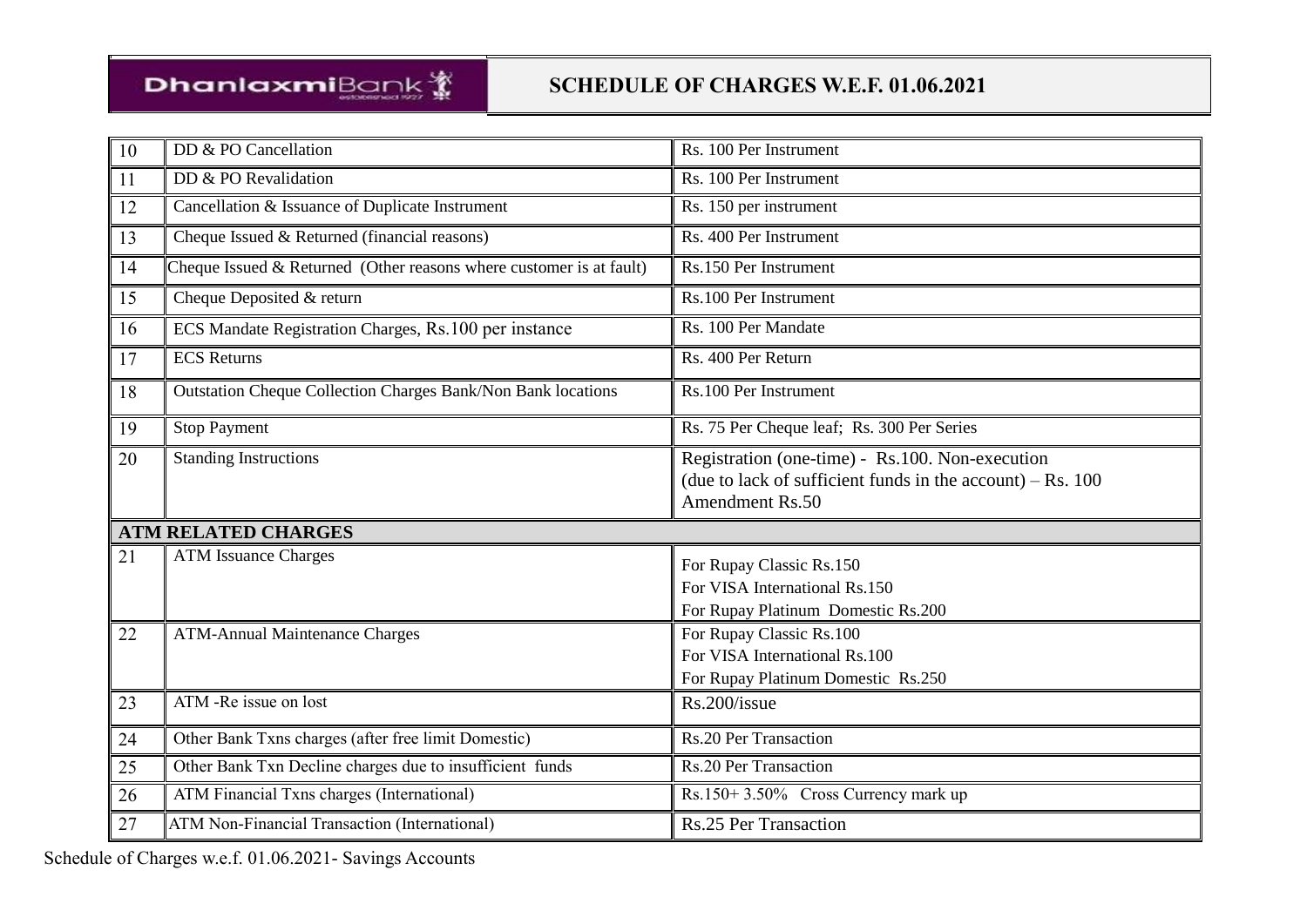

|    | <b>OTHER CHARGES</b>                                                   |                                                               |
|----|------------------------------------------------------------------------|---------------------------------------------------------------|
| 28 | <b>Statement Charges</b>                                               | One statement per month free, thereafter Rs. 50 per instance. |
|    |                                                                        | (Monthly E-mail statement is free)                            |
| 29 | <b>SMS Alert</b>                                                       | Domestic 60 Paisa / SMS, International Rs.2.50                |
|    |                                                                        | Maximum is Rs.250/Quarter                                     |
| 30 | Photo attestation, Signature attestation, Address attestation, No dues | Rs. 100 Per instance                                          |
|    | certificate., Balance Confirmation Charges                             |                                                               |
| 31 | Enquiries related to old record s                                      | Rs. 200 per request for records within 2 years,               |
|    |                                                                        | Plus Rs.40 for each year beyond 2 years                       |
| 32 | Allowing operations through PA/ mandate holder-Registration and        | Rs.100                                                        |
|    | modifications                                                          |                                                               |
| 33 | Postal charges                                                         | Normal Post-Rs.10, Registered Post.Rs.50, Courier Actual      |
| 34 | Photo attestation, Signature attestation, Address attestation, No dues | Rs.100 Per instance                                           |
|    | certificate., Balance Confirmation Charges                             |                                                               |
| 35 | <b>Duplicate Passbook</b>                                              | Rs.100 Per instance                                           |
| 36 | Card block miss call                                                   | Re.1 Per instance                                             |
| 37 | Cash Deposit Charges above the free threshold limit                    | Rs.3.00 Per thousand                                          |
| 38 | Small Denomination Notes Deposit Charges above free limit/packet of    | Rs. 10/packet of 100 Nos                                      |
|    | part thereof (Rs.50 and below denomination currency Notes and &        |                                                               |
|    | coins)                                                                 |                                                               |
| 39 | Charges for Cash Withdrawal over the counter in SB accounts above      | Rs.20 Per Transaction                                         |
|    | the free limit(For Individual & HUF accounts)                          |                                                               |
| 40 | Senior Citizen Doorstep banking facility                               | Rs.250 Per Pickup                                             |
| 41 | Cash Bundling charges - Other Bank cash deposit at Dhanlaxmi Bank      | Rs.50 Per Bundle                                              |
|    | currency chests                                                        |                                                               |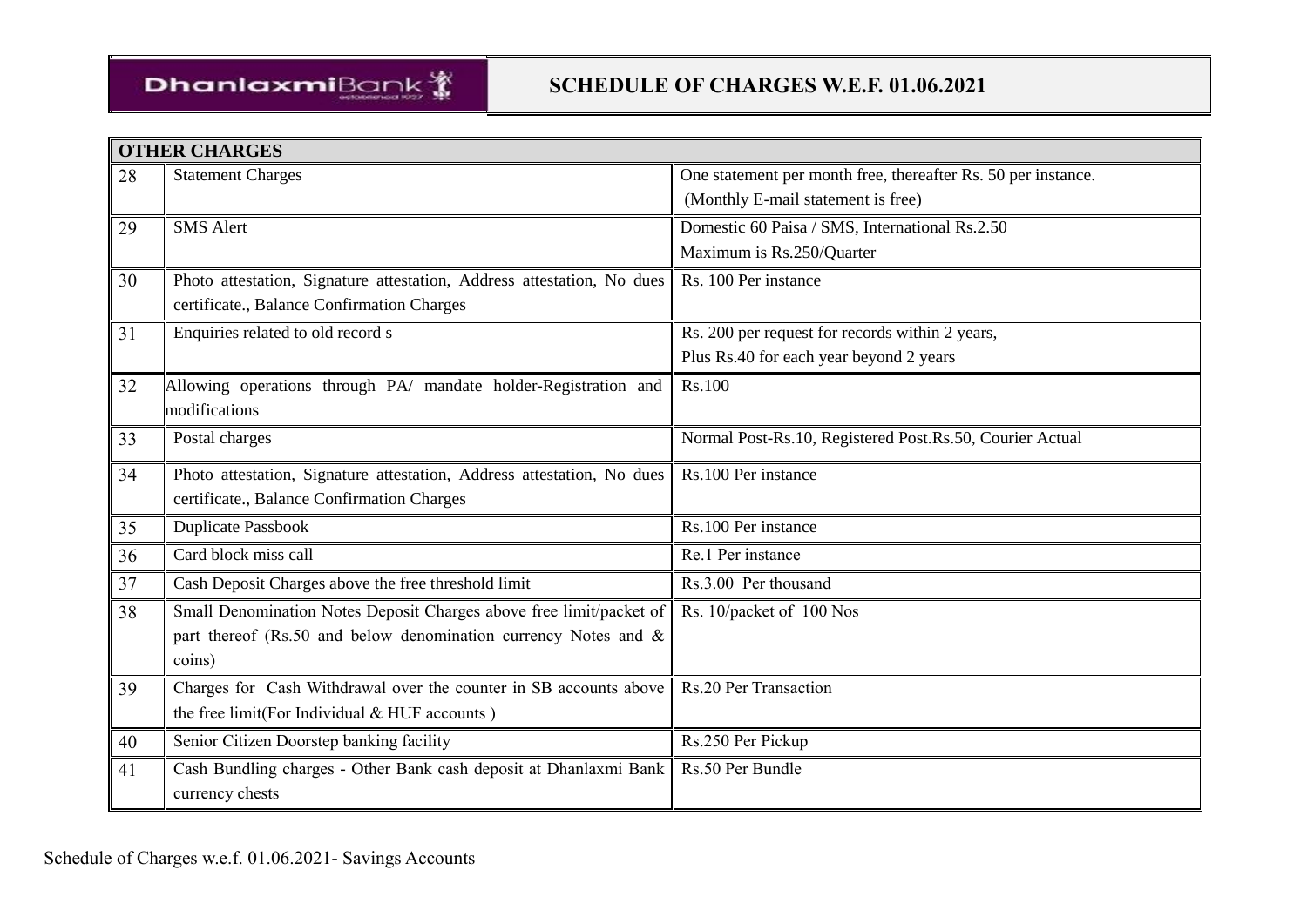# DhanlaxmiBank

|                       | PRODUCT FEATURE CHART                                  |                 |            |                                |                                 |                                 |                                      |                          |                                     |                        |  |
|-----------------------|--------------------------------------------------------|-----------------|------------|--------------------------------|---------------------------------|---------------------------------|--------------------------------------|--------------------------|-------------------------------------|------------------------|--|
|                       | Product                                                | Product<br>Code | AMB        | <b>AMB</b><br><b>Violation</b> | <b>Free Cheque</b><br>book/year | <b>Free IMPS</b><br><b>Txns</b> | <b>Free NEFT</b><br><b>Txns From</b> | Free<br><b>RTGS Txns</b> | <b>Free Demand</b><br><b>Drafts</b> |                        |  |
| SI.<br>N <sub>0</sub> |                                                        |                 |            | <b>Charges</b><br>(Maximum)    | (20 leaves)                     |                                 | branch                               | From<br><b>Branch</b>    | Numbers                             | Limit per<br><b>DD</b> |  |
| 01                    | <b>Regular Savings Account</b>                         | 001             | 1000       | 200                            | 1 Cheque book                   | $\overline{0}$                  | $\boldsymbol{0}$                     | $\overline{0}$           | $\theta$                            | $\overline{0}$         |  |
| 02                    | Dhanam<br>Savings<br><b>Account Senior Citizen</b>     | 003             | 1000       | 200                            | 1 Cheque book                   | $\boldsymbol{0}$                | $\boldsymbol{0}$                     | $\boldsymbol{0}$         | $\theta$                            | $\overline{0}$         |  |
| 03                    | Dhanam Vanitha                                         | 041             | 500        | 200                            | 1 Cheque book/<br>Quarter       | 5                               | $\mathbf{0}$                         | $\mathbf{0}$             | 1 <sub>DD</sub>                     | 10000                  |  |
| 04                    | Dhanam Yuvak                                           | 042             | 1000       | 200                            | 1 Cheque book                   | 5                               | $\mathbf{0}$                         | $\mathbf{0}$             | 1DD                                 | 50000                  |  |
| 05                    | <b>Dhanam Genius</b>                                   | 043             | 500        | 200                            | <b>NIL</b>                      | $\mathbf{0}$                    | $\overline{2}$                       | $\overline{2}$           | 2DD                                 | 10000                  |  |
| 06                    | Dhanam $+/++$                                          | 030/031         | 5000       | 425                            | 1 Cheque book                   | 10                              | $\overline{2}$                       | $\overline{2}$           | 1DD                                 | 50000                  |  |
| 07                    | <b>Dhanam Preferred</b>                                | 037             | 5000       | 425                            | 1 Cheque book                   | 10                              | $\overline{2}$                       | $\overline{2}$           | 1DD                                 | 50000                  |  |
| 08                    | <b>Dhanam Premium</b>                                  | 038             | 10000      | 425                            | 1 Cheque book                   | 25                              | 5                                    | 5                        | 1DD                                 | 100000                 |  |
| 09                    | Dhanam Privilege                                       | 039             | 25000      | 425                            | 1 Cheque book                   | Free                            | 25                                   | 25                       | 1DD                                 | 100000                 |  |
| 10                    | Dhanam Basic<br>Savings<br><b>Bank Deposit (Small)</b> | 010             | <b>NIL</b> | $\boldsymbol{0}$               | <b>NIL</b>                      | $\mathbf{0}$                    | $\mathbf{0}$                         | $\mathbf{0}$             | $\theta$                            | $\theta$               |  |
| 11                    | Dhanam Salary                                          | 011             | <b>NIL</b> | $\boldsymbol{0}$               | 1 Cheque book                   | 5                               | $\overline{2}$                       | $\overline{2}$           | Unlimited                           | 50000                  |  |
| 12                    | Dhan Easy                                              | 013             | <b>NIL</b> | $\boldsymbol{0}$               | <b>NIL</b>                      | $\mathbf{0}$                    | $\mathbf{0}$                         | $\mathbf{0}$             | $\theta$                            | $\boldsymbol{0}$       |  |
| 13                    | Dhanam BSBDA                                           | 036             | <b>NIL</b> | $\overline{0}$                 | 1 Cheque book                   | $\boldsymbol{0}$                | $\boldsymbol{0}$                     | NA                       | $\boldsymbol{0}$                    | $\boldsymbol{0}$       |  |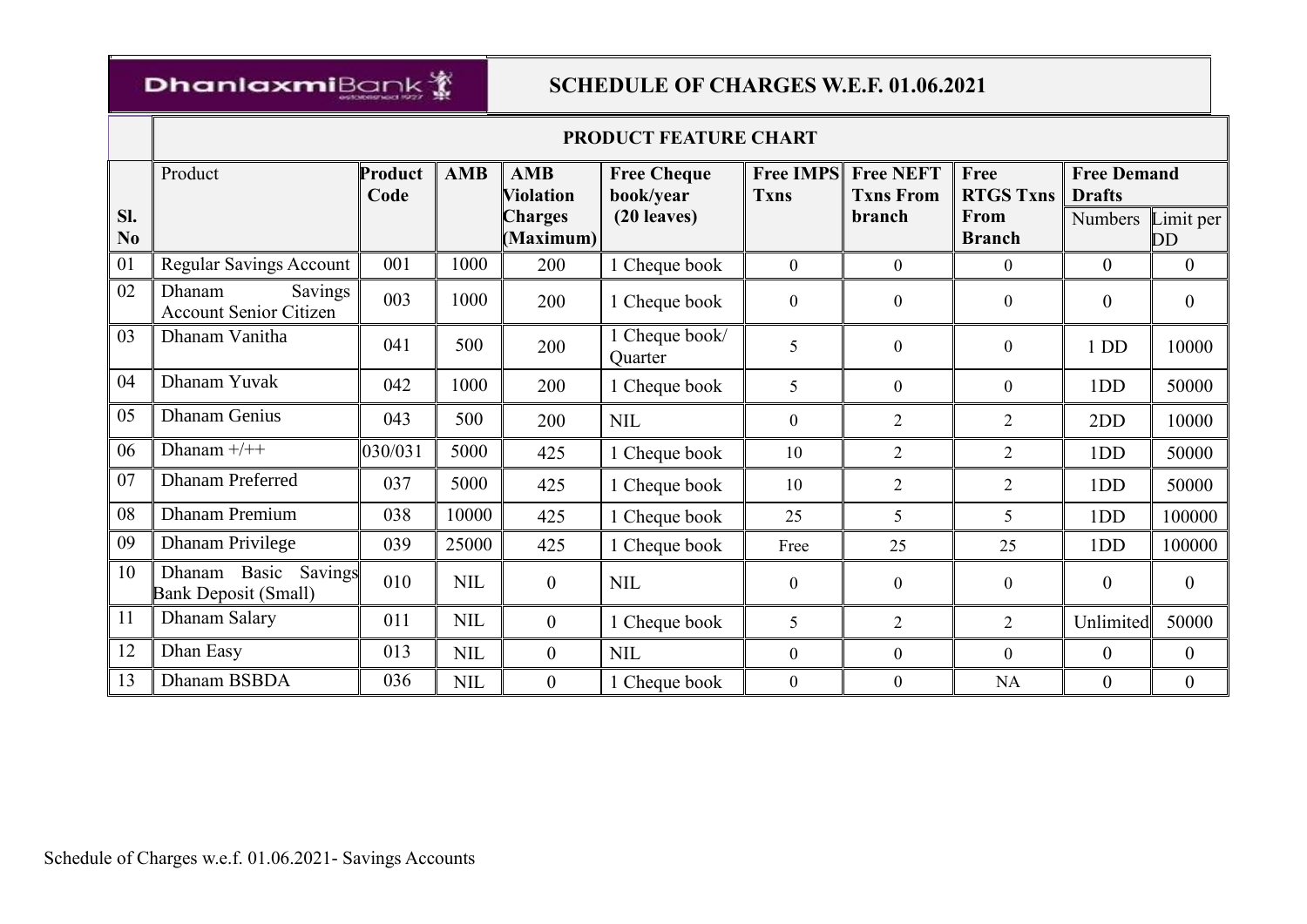# DhanlaxmiBank

| 14 | Special Savings Account<br>for TASC                            | 035     | <b>NIL</b> | $\boldsymbol{0}$ | 5 Cheque book                                        | $\mathbf{0}$ | Free           | Free           | 10DD/day                        | 100000           |
|----|----------------------------------------------------------------|---------|------------|------------------|------------------------------------------------------|--------------|----------------|----------------|---------------------------------|------------------|
| 15 | <b>Students</b><br>Dhanam<br>Scholarship<br>Savings<br>Account | 044     | <b>NIL</b> | $\boldsymbol{0}$ | <b>NIL</b>                                           | 5            | $\overline{0}$ | $\overline{0}$ | 1DD for<br>education<br>purpose | 50000            |
|    | <b>NRI PRODUCTS</b>                                            |         |            |                  |                                                      |              |                |                |                                 |                  |
| 16 | <b>SB NRE/NRO Classic</b>                                      | 004/005 | 1000       | 200              | 1 Cheque book                                        | $\mathbf{0}$ | $\overline{0}$ | $\overline{0}$ | $\overline{0}$                  | $\boldsymbol{0}$ |
|    | <b>SB NRE/NRO Elite</b>                                        | 020/023 | 50000      | 525              | Free                                                 | Free         | Free           | Free           | Free                            | 100000           |
|    | <b>SUSPENDED PRODUCTS FOR NEW ACQUISTION</b>                   |         |            |                  |                                                      |              |                |                |                                 |                  |
| 18 | Maxi<br>Gain<br>Supreme                                        | 009     | 10000      | 425              | 1 Cheque book                                        | 25           | 5              | 5              | 3DD                             | 1,00,000         |
|    | Savings Account                                                |         |            |                  |                                                      |              |                |                |                                 |                  |
| 19 | Maxigain<br>Classic                                            | 014     | 5000       | 425              | Cheque book                                          | 10           | $\overline{2}$ | $\overline{2}$ | 1DD                             | 50,000           |
|    | Savings Account                                                |         |            |                  |                                                      |              |                |                |                                 |                  |
| 20 | Maxigain<br>Platinum                                           | 012     | 25000      | 850              | 1 Cheque book                                        | 50           | 25             | 25             | 5DD                             | 1,00,000         |
|    | Savings Account                                                |         |            |                  |                                                      |              |                |                |                                 |                  |
| 21 | Multiplier<br>Salary                                           | 015     | $\theta$   |                  | 1 Cheque book                                        | Free         | 5              | 5              | 2DD                             | 50,000           |
|    | Account                                                        |         |            |                  |                                                      |              |                |                |                                 |                  |
|    |                                                                |         |            |                  | Standard charges are applicable above the free Limit |              |                |                |                                 |                  |

- Penal Charges for non-maintenance of average minimum balance will be in direct proportion to the extent of shortfall
- All RTGS & NEFT Transactions initiated via Internet Banking and Mobile Banking are free of charges
- Demand Drafts above the free limit will be chargeable for full amount.
- Salary accounts with no salary credit for last 3 months will be automatically converted into normal Savings Bank Account (Product Code 001) with Average Monthly Balance Rs.1000/-, unless there is a specific request from customer to retain the product. The charges applicable
	- to Normal Savings Bank Account product are applicable to these accounts.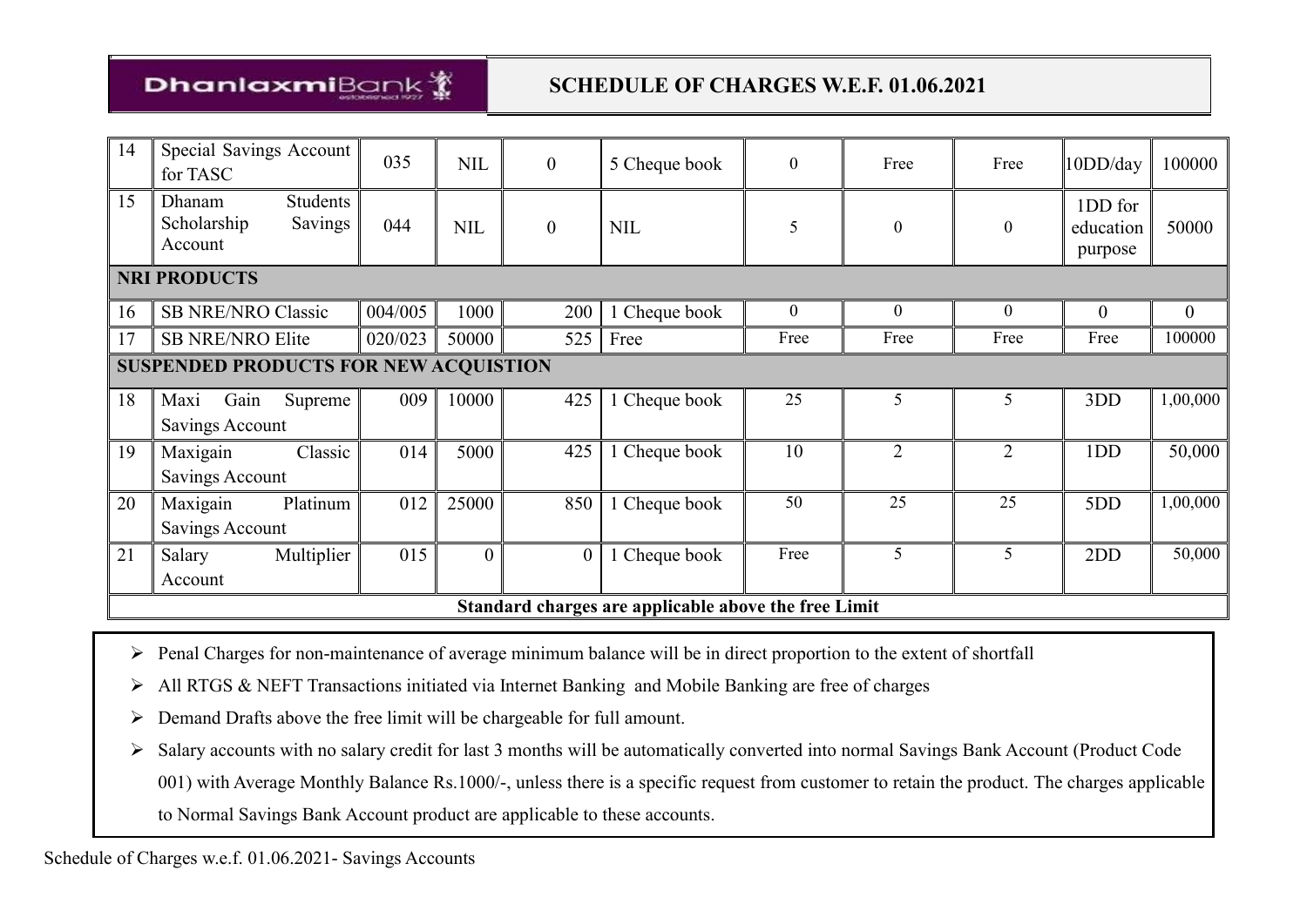

#### **ATM CARD MATRIX**

| Sl.No | Product                                            | <b>Product Code</b> | <b>Card Variant</b> | <b>ATM</b><br>Limit/Day | POS limit/<br>Day |                | <b>Other Bank Free Txns</b> | <b>Card block</b><br>through |
|-------|----------------------------------------------------|---------------------|---------------------|-------------------------|-------------------|----------------|-----------------------------|------------------------------|
|       |                                                    |                     |                     |                         |                   | Metro          | Others                      | missed call                  |
| 01    | Regular Savings Account                            | 001                 | VISA Classic        | 30000                   | 50000             | 3              | 5                           | $\overline{2}$               |
| 02    | Dhanam Savings Account Senior<br>Citizen           | 003                 | VISA Classic        | 30000                   | 50000             | 3              | 5                           | $\overline{2}$               |
| 03    | Dhanam Vanitha                                     | 041                 | <b>VISA Classic</b> | 30000                   | 50000             | 3              | 5                           | $\overline{2}$               |
| 04    | Dhanam Yuvak                                       | 042                 | <b>VISA Classic</b> | 30000                   | 50000             | $\overline{3}$ | 5                           | $\overline{2}$               |
| 05    | <b>Dhanam Genius</b>                               | 043                 | Rupay Classic       | 5000                    | 5000              | $\overline{3}$ | 5                           | 2                            |
| 06    | Dhanam $+/++$                                      | 030/031             | <b>VISA Classic</b> | 30000                   | 75000             | $\overline{3}$ | 5                           | $\overline{2}$               |
| 07    | <b>Dhanam Preferred</b>                            | 037                 | <b>VISA Classic</b> | 50000                   | 75000             | 3              | 5                           | $\overline{2}$               |
| 08    | <b>Dhanam Premium</b>                              | 038                 | <b>VISA Classic</b> | 50000                   | 100000            | 10             | 10                          | Free                         |
| 09    | <b>Dhanam Privilege</b>                            | 039                 | Rupay Platinum      | 50000                   | 100000            | Free           | Free                        | Free                         |
| 10    | Dhanam Basic<br>Savings<br>Bank<br>Deposit (Small) | 010                 | Rupay Classic       | 5000                    | 5000              | $\overline{4}$ | 4                           | $\theta$                     |
| 11    | Dhanam Salary                                      | 011                 | <b>VISA Classic</b> | 30000                   | 50000             | 5              | 5                           | Free                         |
| 12    | Dhan Easy                                          | 013                 | Rupay Classic       | 5000                    | 5000              | $\overline{4}$ | 4                           | $\overline{2}$               |
| 13    | Basic<br>Savings<br>Bank<br>Dhanam<br>Deposit      | 036                 | Rupay Classic       | 5000                    | 5000              | $\overline{4}$ | 4                           | $\overline{2}$               |
| 14    | Dhanam Students Scholarship<br>Savings Account     | 044                 | Rupay Classic       | 5000                    | 5000              | $\overline{4}$ | $\overline{4}$              | $\overline{2}$               |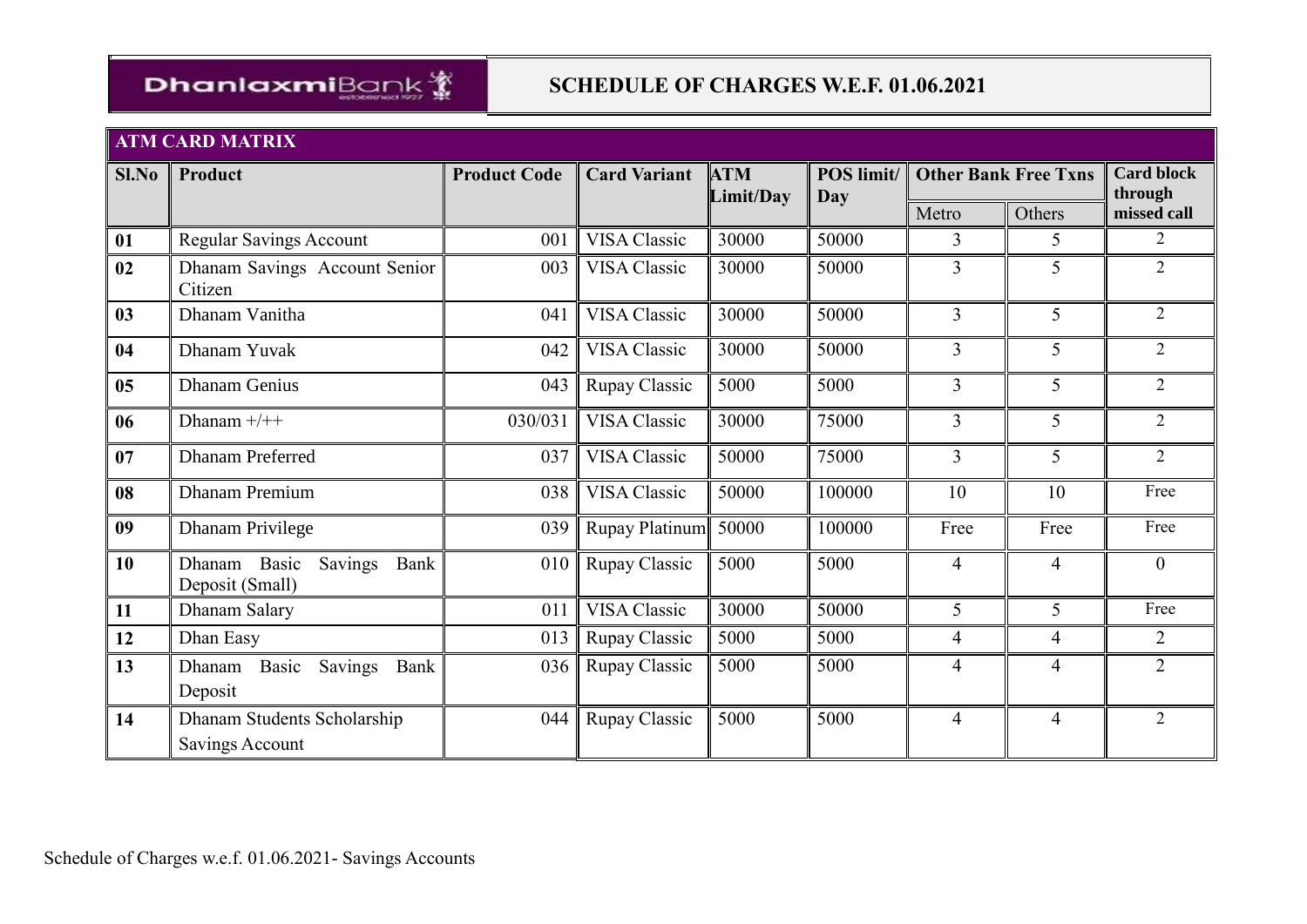

| <b>NRI PRODUCTS</b> |                                              |          |         |         |                       |       |        |      |      |      |
|---------------------|----------------------------------------------|----------|---------|---------|-----------------------|-------|--------|------|------|------|
| 15                  | <b>SB NRE/NRO Classic</b>                    |          |         | 004/005 | VISA Classic          | 50000 | 50000  |      |      |      |
| 16                  | <b>SB NRE/NRO Elite</b>                      |          |         | 020/023 | Rupay Platinum 50000  |       | 100000 | Free | Free | Free |
|                     | <b>SUSPENDED PRODUCTS FOR NEW ACQUISTION</b> |          |         |         |                       |       |        |      |      |      |
| 17                  | Maxi Gain<br>Account                         | Supreme  | Savings | 009     | VISA Classic          | 50000 | 100000 | 10   | 10   |      |
| 18                  | Maxigain<br>Account                          | Classic  | Savings | 014     | VISA Classic          | 50000 | 50000  |      |      |      |
| 19                  | Maxigain<br>Account                          | Platinum | Savings | 012     | Rupay Platinum 100000 |       | 100000 | Free | Free | Free |
| 20                  | <b>Salary Multiplier Account</b>             |          |         | 015     | Rupay Platinum 100000 |       | 100000 | Free | Free | Free |

Standard Charges are applicable for transactions above the free limit mentioned in the product feature.

The charges/fees of services & features which have not been mentioned above will remain unaltered as per existing guidelines.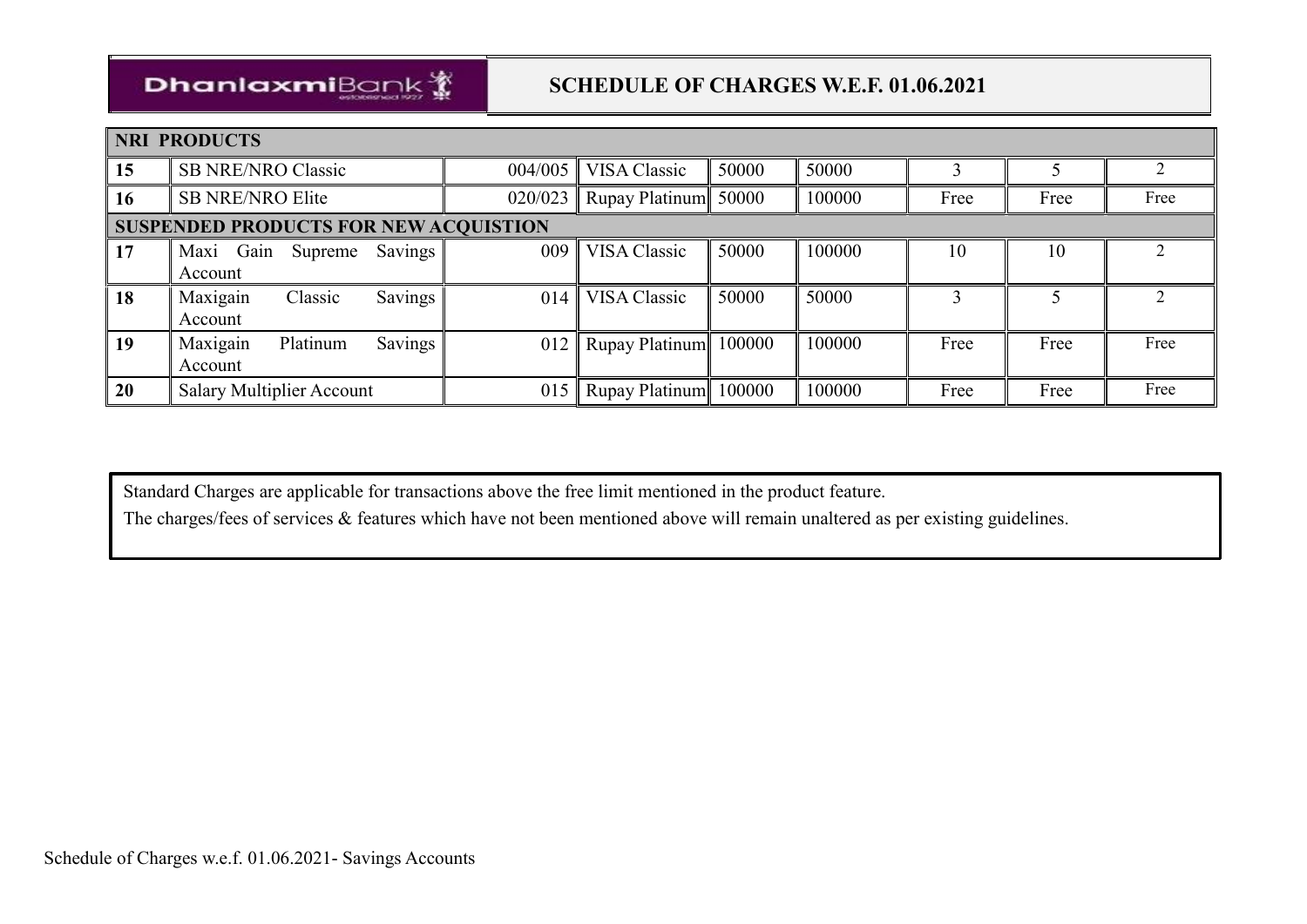

| <b>Cash Deposit and Withdrawal Facilities</b> |                                                |              |                                        |                           |                               |                                  |  |  |
|-----------------------------------------------|------------------------------------------------|--------------|----------------------------------------|---------------------------|-------------------------------|----------------------------------|--|--|
| Sl.No                                         | Product                                        |              | <b>Product Code Cash Deposit Limit</b> | <b>Small</b>              | Free Cash Withdrawal over the |                                  |  |  |
|                                               |                                                |              | (Other than Small                      | <b>Denomination</b>       |                               | counter (No of times free/month) |  |  |
|                                               |                                                |              | Denomination)                          | <b>Notes Deposit Free</b> | <b>For Individual</b>         | <b>Other than</b>                |  |  |
|                                               |                                                |              |                                        | Limit/instance/day        | & HUF                         | <b>Individual &amp; HUF</b>      |  |  |
| 01                                            | <b>Regular Savings Account</b>                 | 001          | Free                                   | $100$ Nos                 | 3                             | Free                             |  |  |
| 02                                            | Dhanam Savings<br>Senior<br>Account            | 003          | Free                                   | $100$ Nos                 | 3                             | <b>NA</b>                        |  |  |
|                                               | Citizen                                        |              |                                        |                           |                               |                                  |  |  |
| 03                                            | Dhanam Vanitha                                 | 041          | Free                                   | <b>100 Nos</b>            | $\overline{3}$                | <b>NA</b>                        |  |  |
| 04                                            | Dhanam Yuvak                                   | 042          | Free                                   | <b>100 Nos</b>            | $\overline{3}$                | NA                               |  |  |
| 05                                            | <b>Dhanam Genius</b>                           | 043          | Free                                   | <b>100 Nos</b>            | 3                             | NA                               |  |  |
| 06                                            | Dhanam $+/++$                                  | 030/031      | Free                                   | <b>100 Nos</b>            | 5                             | Free                             |  |  |
| 07                                            | <b>Dhanam Preferred</b>                        | 037          | Free                                   | $100$ Nos                 | 5                             | Free                             |  |  |
| 08                                            | <b>Dhanam Premium</b>                          | 038          | Free                                   | <b>100 Nos</b>            | 10                            | Free                             |  |  |
| 09                                            | <b>Dhanam Privilege</b>                        | 039          | Free                                   | <b>100 Nos</b>            | Free                          | Free                             |  |  |
| 10                                            | Dhanam Basic Savings Bank Deposit<br>(Small)   | 010          | Free                                   | 100 Nos                   | $\overline{4}$                | <b>NA</b>                        |  |  |
| 11                                            | Dhanam Salary                                  | 011          | Free                                   | <b>100 Nos</b>            | Free                          | <b>NA</b>                        |  |  |
| 12                                            | Dhan Easy                                      | 013          | Free                                   | $100$ Nos                 | 4                             | NA                               |  |  |
| 13                                            | Dhanam Basic Savings Bank Deposit              | 036          | Free                                   | $100$ Nos                 | $\overline{4}$                | NA                               |  |  |
| 14                                            | Dhanam Students Scholarship Savings<br>Account | 044          | Free                                   | 100 Nos                   | $\overline{4}$                | <b>NA</b>                        |  |  |
| 15                                            | Special Savings Account for TASC               | $35/50$ Free |                                        | Free                      | Free                          | Free                             |  |  |